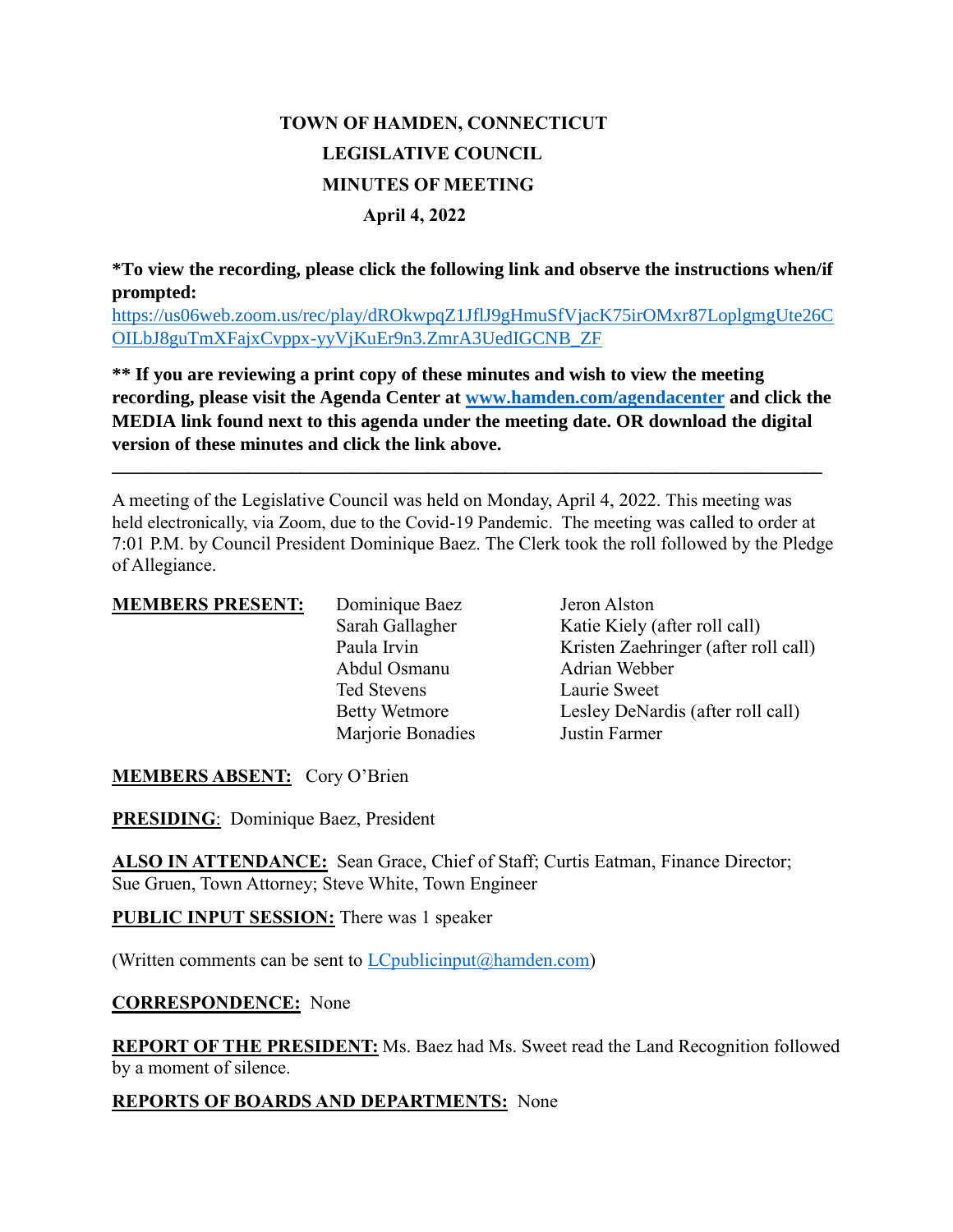# **REPORTS OF COUNCIL LIAISONS:** None

**APPROVAL OF PREVIOUS MINUTES:** Ms. Baez requested a motion for approval of the minutes from the meeting held March 21, 2022. Moved by Mr. Farmer, seconded by Ms. Sweet and approved unanimously.

# **EXECUTIVE SESSION:** None

**CONSENT CALENDAR:** Ms. Baez requested a motion for approval of the consent calendar. Moved by Ms. Mr. Webber, seconded by Ms. Zaehringer and approved unanimously.

- **1. Appointment of Deborah Smith to the Parks & Recreation Commission for a term to expire January 31, 2025**
- **2. Order authorizing an agreement with CivicPlus, LLC**
- **3. Capital Transfer of \$600,000 to address local cost sharing increase for roofing and windows at Dunbar Hill and West Woods Schools**

## **REGULAR AGENDA:**

1. **Order regarding the waiver of Building Permit Fees and Planning & Zoning Permit and Application Fees – Laurel View Golf Course**

-- Moved by Ms. Wetmore, seconded by Mr. Stevens. DISCUSSION: Mr. Farmer asked if there was a timeline for this. Mr. Grace said no timeline was given from Laurel View. Mr. Farmer asked if we could get one. Ms. Gruen said she doesn't have the agreement with her but she thinks there were timelines in there and she would get that information and pass it on.

A vote was taken and the item passed with 3 opposed (Sweet) (Osmanu) (Farmer) and 1 abstention (Irvin)

## **2. Order amending the 2021-2022 Fiscal Year Budget (Community & Youth Services)**

 $-$  Ms. Baez moved a motion to bundle numbers 2  $\&$  3 together. The motion was seconded by Mr. Webber and approved by a roll call vote of 8 in favor (Alston) (Bonadies) (DeNardis) (Kiely) (Webber) (Wetmore) (Zaehringer) (Baez) – 5 opposed (Farmer) (Irvin) (Osmanu) (Stevens) (Sweet) – 1 abstention (Gallagher) – 1 absent (O'Brien)

Ms. Baez then moved a motion for approval of items 2 & 3 seconded by Mr. Farmer. DISCUSSION: Ms. Wetmore said she will be voting against both positions saying this should be done at budget season. She also said she doesn't think those department heads need another layer of supervision and that they already run their departments really well. As far as the \$45,000 savings she said it won't be a savings until you add in overtime for attending meetings, etc. Mr. Abdul moved a motion to postpone this until budget. Seconded by Mr. Farmer. They both then withdrew their motions to allow discussion to continue.